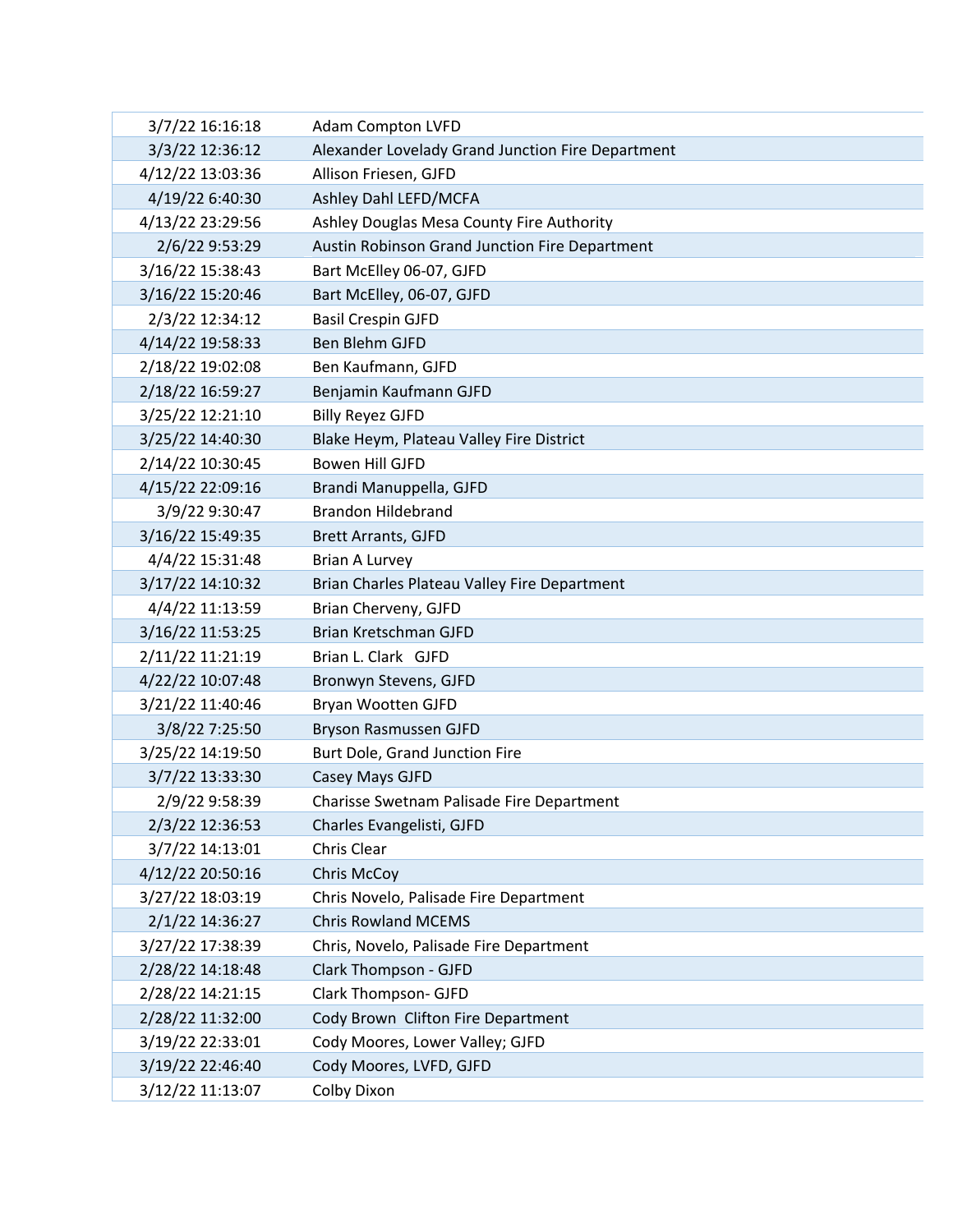| 2/28/22 13:10:35 | Colin Lippincott, GJFD                                                                   |
|------------------|------------------------------------------------------------------------------------------|
| 2/21/22 19:19:42 | <b>Colton Martin</b>                                                                     |
| 2/9/22 18:38:45  | <b>Connor Charlesworth GJFD</b>                                                          |
| 2/9/22 17:25:15  | Connor Charlesworth, GJFD                                                                |
| 2/17/22 19:08:13 | Corey Johnson, GJFD                                                                      |
| 3/23/22 11:34:39 | Cory Massey GJFD                                                                         |
| 2/10/22 13:45:56 | Crystal Nelson Palisade Fire Department                                                  |
| 2/10/22 13:41:19 | Cynthia Lee                                                                              |
| 2/27/22 13:15:05 | Dallas Lawyer, GJFD                                                                      |
| 3/3/22 9:15:54   | Daniel Jenkins 9603 GJFD                                                                 |
| 3/29/22 13:40:07 | David Fisher/GJFD                                                                        |
| 2/24/22 9:09:57  | David Nichalson                                                                          |
| 3/5/22 17:11:12  | Dean Harvey, Clifton Fire Protection District and Lower Valley Fire Protection District. |
| 3/7/22 12:23:28  | Derek Gruendler Clifton Fire Department                                                  |
| 2/11/22 16:18:24 | Dylan Legge Grand Junction Fire Department                                               |
| 3/23/22 6:38:28  | Edward, Thom, Grand Junction Fire Department                                             |
| 3/7/22 13:46:23  | Eric Moyer GJFD                                                                          |
| 3/23/22 11:24:09 | Erik Nordine GJFD                                                                        |
| 4/13/22 15:12:06 | Erik Schuelke GJFD                                                                       |
| 2/11/22 15:47:45 | Ethan Archer, GJFD                                                                       |
| 4/19/22 14:44:27 | <b>Forest Matis DeBeque Fire District</b>                                                |
| 2/11/22 15:18:24 | Frank Frappier GJFD                                                                      |
| 2/11/22 15:24:33 | Frank Frappier GJFD                                                                      |
| 2/27/22 13:18:40 | Gaither                                                                                  |
| 3/18/22 18:48:49 | Gareth Parks. Grand Junction Fire Department                                             |
| 2/10/22 8:02:51  | <b>Garrett DeHaan Grand Junction Fire</b>                                                |
| 3/15/22 15:22:28 | Geoff Mattson, Clifton                                                                   |
| 3/11/22 10:20:25 | Gordon York, CFPD                                                                        |
| 3/9/22 15:02:50  | Isaac, Duran. GJFD                                                                       |
| 4/17/22 8:39:17  | Jacob Clark/Grand Junction Fire Department                                               |
| 2/10/22 16:17:47 | Jacob Long (Grand Junction Fire Dept)                                                    |
| 3/11/22 17:52:44 | Jake Harsha Clifton Fire Department                                                      |
| 2/20/22 11:04:04 | Jamie Kavanaugh, GJFD                                                                    |
| 3/10/22 22:08:02 | Jarrett Nelson-Palisade Fire Department                                                  |
| 2/16/22 18:13:59 | Jason Beitzel GJFD                                                                       |
| 2/16/22 18:35:49 | Jason Beitzel GJFD                                                                       |
| 2/16/22 8:52:26  | Jason Lee, DBFPD                                                                         |
| 4/22/22 15:58:27 | Jason Whitesides GJFD                                                                    |
| 2/9/22 15:22:47  | Jason Wytulka Grand Junction Fire Department                                             |
| 2/22/22 10:55:41 | Jed Reddin                                                                               |
| 2/28/22 16:12:14 | Jeremy DeHart GJFD                                                                       |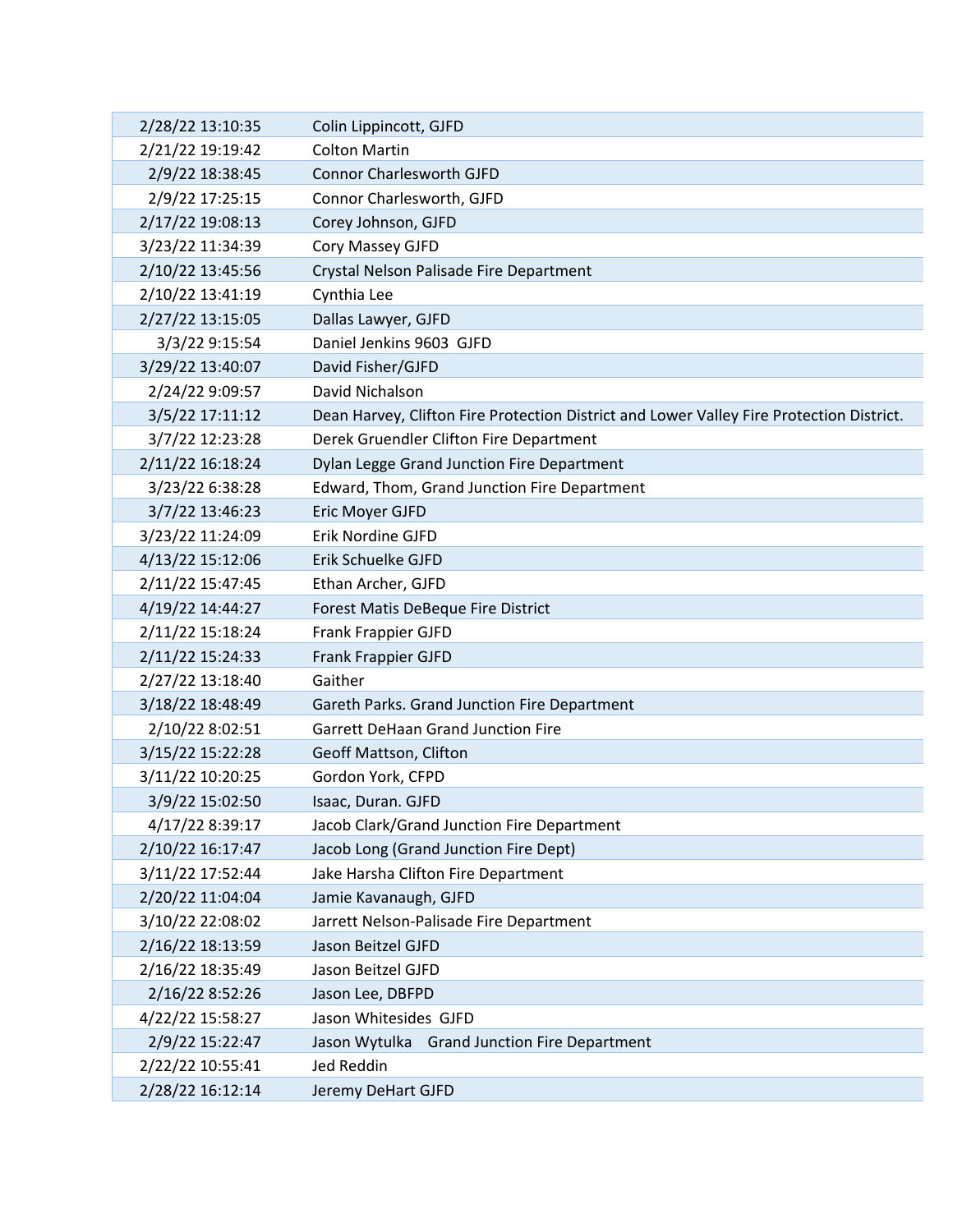| 2/28/22 19:31:35 | Jeremy Duckworth                                 |
|------------------|--------------------------------------------------|
| 2/8/22 12:29:45  | Jeremy Musgrave, GJFD                            |
| 2/2/22 14:49:58  | Jesse Stocking, Lower Valley Fire District       |
| 2/9/22 9:53:31   | Jessica Miles, GJFD                              |
| 3/16/22 12:49:45 | Jim Curtis                                       |
| 3/2/22 10:06:54  | Jody Hudson, GJFD                                |
| 2/6/22 14:04:45  | Johanna Robbins LVFD                             |
| 3/8/22 15:13:33  | John Bangert Grand Junction Fire                 |
| 2/5/22 13:48:30  | John Dawson, Clifton Fire Department             |
| 3/21/22 21:44:11 | Jonathan Badger, GJFD                            |
| 3/11/22 15:49:42 | Jonathan Conroy GJFD                             |
| 3/8/22 9:27:05   | Jonathan Johnson GJFD                            |
| 3/8/22 20:52:57  | Jonathan Johnson GJFD                            |
| 3/7/22 14:39:53  | Jonathan Stephens Grand Junction Fire Department |
| 4/28/22 15:21:42 | Jordan Abeloe, Clifton Fire Department           |
| 4/28/22 15:51:28 | Jordan Abeloe, Clifton Fire Department           |
| 3/30/22 11:01:59 | Jordan Quackenbush PFD                           |
| 4/22/22 14:30:19 | Joseff Diedrich                                  |
| 3/8/22 22:34:28  | Joseph Billings Palisade Fire Department         |
| 3/3/22 10:00:39  | Josh Evans                                       |
| 3/28/22 17:59:19 | Josh Sparks GJFD                                 |
| 2/4/22 12:44:56  | josh white                                       |
| 2/19/22 9:21:36  | Joshua Castaneda, Grand Junction Fire Department |
| 3/2/22 8:33:15   | Joshua Jewkes - LVFD                             |
| 3/2/22 9:35:34   | Joshua Jewkes - LVFD                             |
| 3/3/22 9:26:34   | Joshua Robinson, GJFD                            |
| 2/26/22 13:42:41 | Joshua Shively, GJFD                             |
| 3/1/22 20:27:20  | Joshua Shively, GJFD                             |
| 2/9/22 16:39:33  | Justin Dillon GJFD                               |
| 2/10/22 13:17:18 | Kaden Fife LVFD, PFD                             |
| 2/17/22 18:54:59 | Kasie Manuppella-Billings GJFD                   |
| 2/2/22 9:52:59   | Keith DeShazer CFD                               |
| 2/2/22 10:04:23  | Keith DeShazer CFD                               |
| 3/27/22 14:46:55 | Keith McCaskell, GJFD                            |
| 3/19/22 16:00:21 | Kelby Eslava, Palisade Fire Department           |
| 3/14/22 10:19:08 | Kenyon Hendricks GJFD                            |
| 4/27/22 19:42:54 | Kit Skinner GJFD                                 |
| 3/15/22 11:51:15 | Kohl Marconnet CFPD                              |
| 3/17/22 12:20:50 | Kurt Winger                                      |
| 3/25/22 12:38:37 | Kyle Dickson GJFD                                |
| 4/19/22 15:26:31 | Landon Ruiz Diaz - GJFD                          |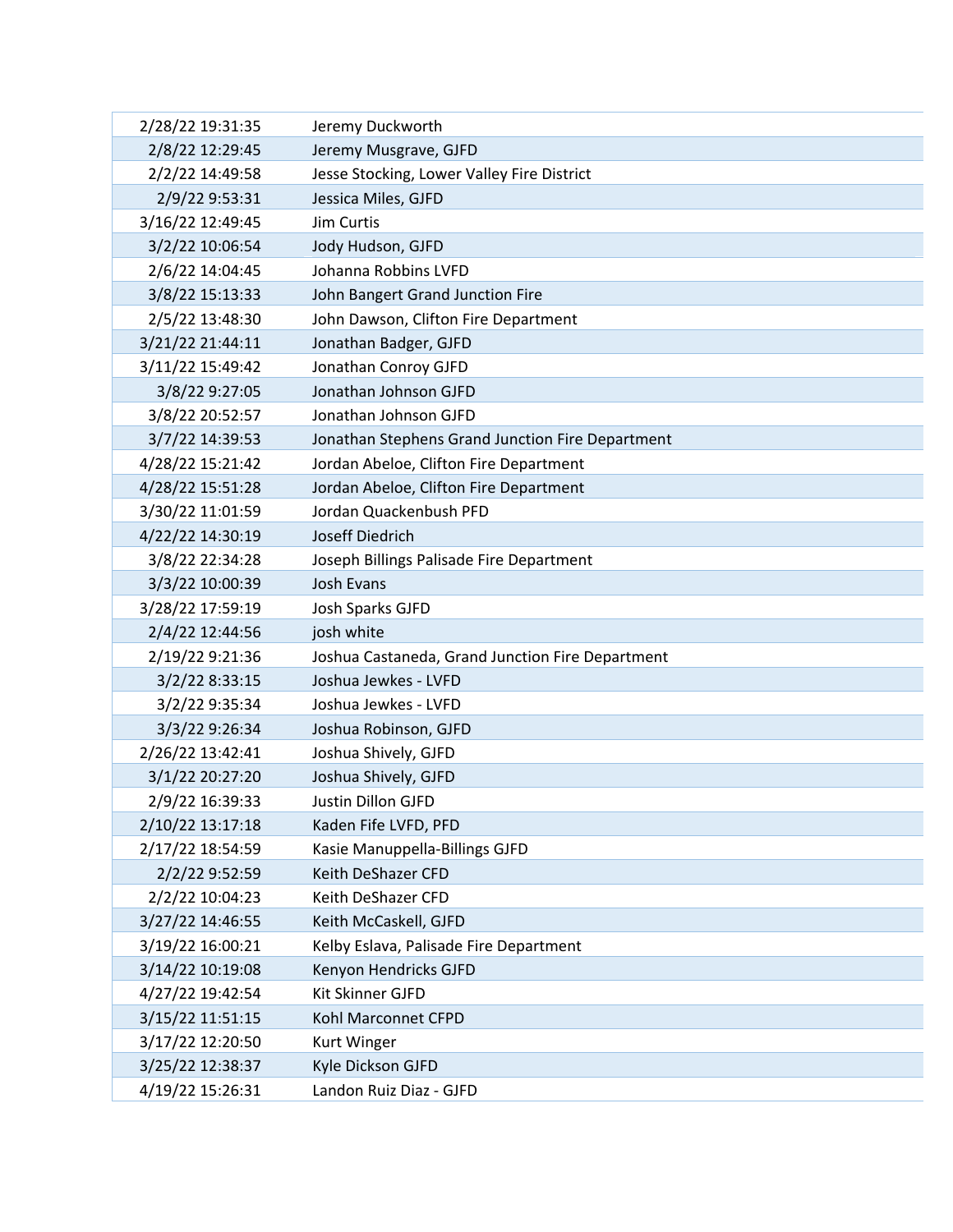| 3/31/22 13:37:48 | Lauren Filter, GJFD                               |
|------------------|---------------------------------------------------|
| 3/31/22 14:07:30 | Lauren Filter, GJFD                               |
| 3/31/22 14:10:48 | Lauren Filter, GJFD                               |
| 2/19/22 9:54:43  | m                                                 |
| 3/7/22 13:25:04  | maple taylor GJFD                                 |
| 2/8/22 9:05:50   | Marc Silingardi CFD                               |
| 2/8/22 9:24:24   | Marc Silingardi CFD                               |
| 2/4/22 13:46:45  | <b>Mark McIntire</b>                              |
| 4/7/22 12:42:54  | Matt Bollig DeBeque Fire                          |
| 2/4/22 14:14:23  | Matt Scofield, GJFD                               |
| 3/26/22 11:42:43 | <b>Matthew Vess GJFD</b>                          |
| 3/8/22 14:01:09  | <b>Matthew Walls GJFD</b>                         |
| 3/31/22 7:56:42  | <b>Matthew White</b>                              |
| 3/31/22 21:19:01 | <b>Matthew White</b>                              |
| 3/7/22 16:58:26  | Michael Cox - GJFD                                |
| 2/3/22 12:24:13  | Michael Kochevar 20-05, GJFD                      |
| 3/23/22 11:41:27 | Michael Zeek. Grand Junction Fire Department.     |
| 3/18/22 10:22:41 | Mike Kochevar GJFD                                |
| 2/27/22 18:53:51 | Mitchell Cooledge, Grand Junction Fire Department |
| 3/2/22 11:47:36  | Mitchell Hiler, GJFD                              |
| 2/18/22 21:01:15 | Mitchell Schurman GJFD                            |
| 3/3/22 9:40:54   | Nathan Baker GJFD                                 |
| 2/6/22 10:36:34  | Nick Orman GJFD/CFD                               |
| 4/17/22 18:31:03 | Nick Stanko, GJFD                                 |
| 3/8/22 9:57:51   | Patrick Dibsie, Grand Junction Fire Department    |
| 4/4/22 15:37:21  | Patrick Taggart                                   |
| 3/29/22 13:43:48 | Rachel Roehm                                      |
| 2/2/22 10:44:47  | Reese, Norton, GUFD                               |
| 2/17/22 15:20:36 | Robert "Rod" Rogers                               |
| 3/7/22 13:49:01  | <b>Robert Thomason GJFD</b>                       |
| 3/8/22 8:06:13   | Robert Thomason-GJFD                              |
| 3/21/22 17:16:03 | Robin Marley - GJFD                               |
| 3/10/22 19:12:14 | Roger Jones GJFD                                  |
| 2/25/22 6:35:25  | Rusty Ratzloff, GJFD                              |
| 3/10/22 16:10:24 | Ryan Hoffman GJFD                                 |
| 2/11/22 10:59:45 | Scott Myers G.J.F.D.                              |
| 3/16/22 9:25:21  | Sean Berkson GJFD                                 |
| 4/20/22 15:12:35 | Sean Hazelhurst - Grand Junction Fire Dept        |
| 4/21/22 19:23:00 | Sean Turley                                       |
| 3/30/22 15:06:01 | <b>Shaun Secrest</b>                              |
| 3/8/22 10:53:04  | Staci Olson/GJFD                                  |